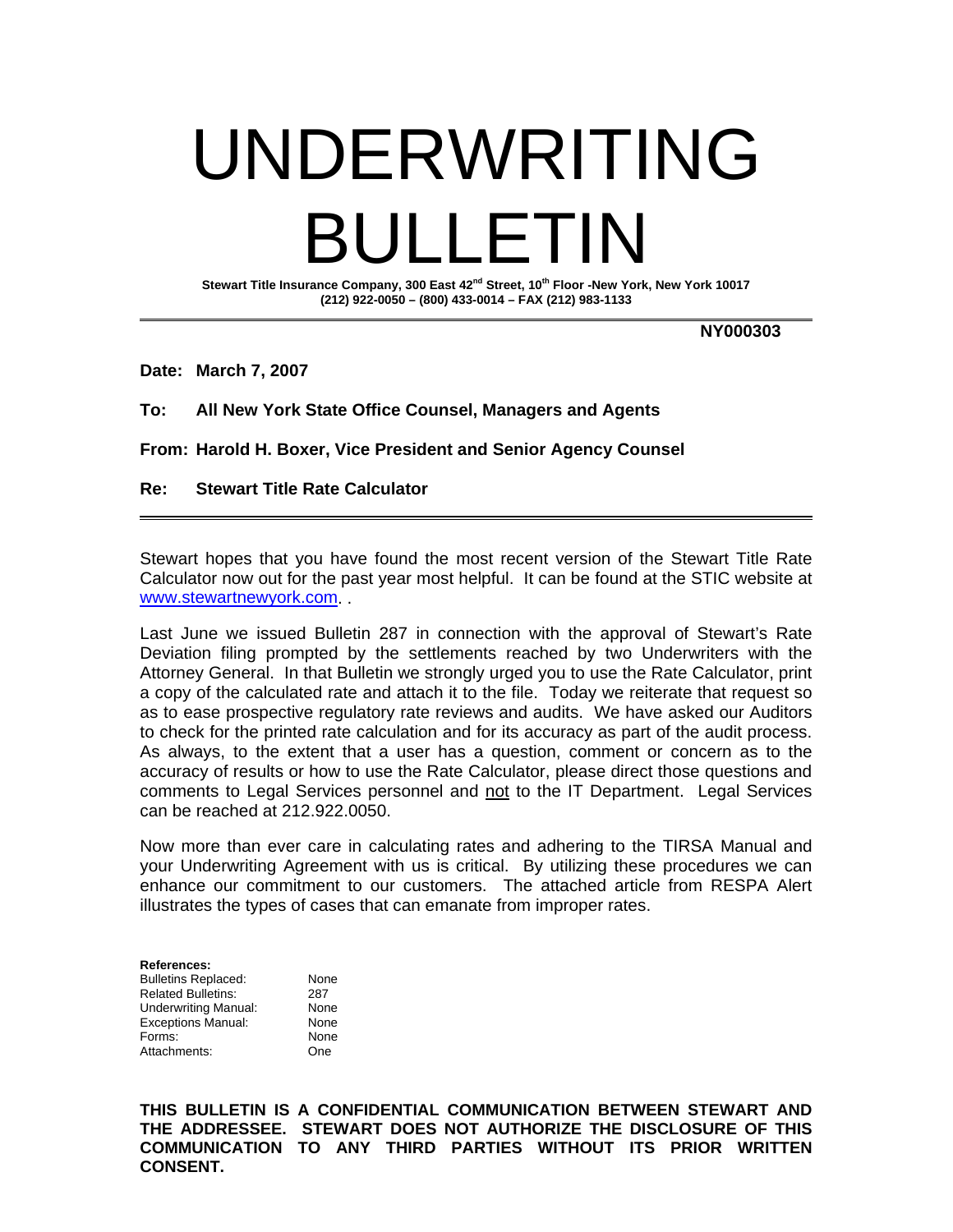

**Issue Date: RESPA News Monthly** February 2007, Posted On: 2/19/2007

# Major underwriters face RESPA challenge in new sweep of lawsuits

A new twist on RESPA class action litigation has cropped up in the courts, as several cases are now accusing United General Title Insurance Co (UGTIC), First American Title, Security Title Guarantee Corp. of Baltimore, Old Republic Title and Ticor Title of failing to charge discounted title premiums in the form of "reissue rates" and splitting the excess premiums as a kickback in violation of RESPA.

At least five cases have been filed in the U S District Court for the Eastern District of Pennsylvania and the U.S. District Court of Maryland alleging that the underwriters violated RESPA by splitting the overcharge earned as a result of the failure to offer the discounted rates through their title agents

Perhaps unsurprisingly, the now-infamous RESPA litigation firm of Quinn Gordon and Wolf Chtd is involved in all of the cases, along with the increasingly ubiquitous Philadelphia firm, Donovan Searles, LLC

While reissue rate cases are nothing new in the title industry, these latest accusations illustrate that plaintiffs' counsels are getting more creative about how they use RESPA in class action litigation

### Security Title and Section 8(b)



One of the most recent cases was filed in October 2006 by plaintiff James Jackson against Security Title Guarantee Corp of Baltimore

In the complaint, Jackson alleged that Security Title "violated RESPA with respect to [Jackson] by giving, paying or receiving fees or kickbacks to insurance producers in Maryland, including by not limited to Custom Title & Escrow and Express Financial Services., resulting from the unearned, excessive and illegal premiums charged to and collected from [Jackson] and the class.'

The case claimed that the payments constituted a violation of RESPA Section 8(a), which prohibits referral fees and kickbacks, as well as Section 8(b) which prohibits fee splitting

The complaint noted that Section 8(b) provides that the prohibition of splitting fees shall not be "construed as prohibiting (1) the payment of a fee ... (B) by a title company to its duly appointed agent for services actually performed in the issuance of a policy of title insurance "However, "if the payment of a thing of value bears no reasonable relationship to the market value of the goods or services provided, then the excess is not for services or goods actually performed or provided '

Based upon those facts, Jackson claimed that Security Title violated Section 8(b) by splitting title insurance premiums that not only bore no reasonable relationship to the market value of the goods or services provided, but were unearned and actually far in excess of the actual premium permitted under the law of Maryland

Security Title never filed a formal response to the complaint, however, as the case went straight into alternative dispute resolution. The reason? "Both parties wanted to explore the possibilities of settlement before the significant costs of litigation were incurred," court papers stated. A settlement conference has been scheduled for March 28

Other parties in RESPA/reissue rate cases have not been as eager to seek the negotiating table, however

### UGTIC, First American defy overcharge claims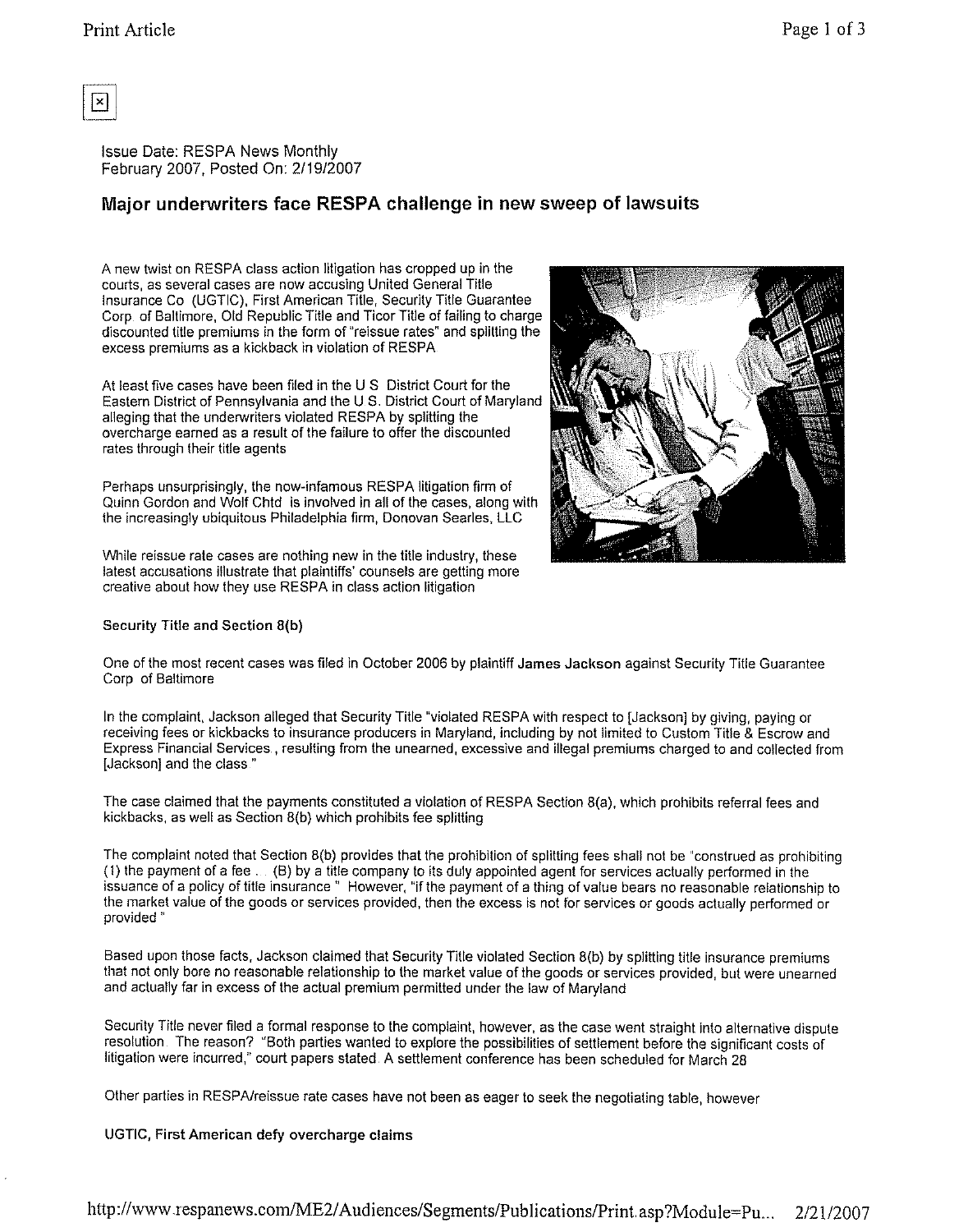One of the longest-running cases is Mitchell-Tracey v. United General Title Insurance Co and First American Title Insurance Co., which was filed in Maryland in May 2005 The RESPA claims made in this case were nearly identical to the claims made in the Security Title case

In responding to the RESPA allegations, the defendants said that the plaintiffs' claims were "defective" because RESPA is not a rate-regulation statute "Instead," the defendants said, "[RESPA] prohibits kickbacks for the referral of settlement service business, and it prohibits splitting settlement services fees with parties who perform none of the work."

Citing the Fourth Circuit markup case of Boulware v. Crossland Mortgage, the defendants noted, "Fourth Circuit law is well settled that allegations of alleged overcharging by a settlement service provider cannot form the basis for a RESPA claim. Since the plaintiffs' allegations and testimony amount to nothing more than the contention that they were overcharged for title insurance, the defendants are entitled to summary judgment on the RESPA claim

The defendants further elaborated on the history of markup claims in the circuit courts, emphasizing that the Fourth, Seventh and Eighth Circuits have all rejected HUD's 2001 Statement of Policy "because HUD's interpretation did not dispel ambiguity or fill in gaps in the statute, and moreover was inconsistent with the plain language of the statute."

Although the defendants acknowledged that three other circuit courts have now come to a different conclusion, they said, "These circuits purport to distinguish between a simple overcharge and a mark-up of a third-party vendor's fee, but that distinction is inapplicable here because (1) plaintiffs allege only an overcharge and not a mark-up and (2) the Fourth Circuit rejected a mark-up claim in Boulware in any event.'

The defendants further noted that their agency relationships are "clearly covered' by the Section 8(c) exemption for the payment of fees by title companies to their agents for services actually performed.

On Sept. 26, 2006, the court granted the defendants motion for summary judgment on the RESPA claims, but also granted the plaintiffs' request for class action certification on the remaining state law claims The case has since moved to settlement discussions.

### Old Republic and Ticor Title take up arms

In Pennsylvania, the RESPA/reissue rate case of Markocki v Old Republic National Tille has been ongoing since June 2006

Ticor Title is also battling two similar cases in Pennsylvania that were filed in October 2006: Guizarri v Ticor Title Insurance Co and O'Day v. Ticor Title Insurance Co of Florida

Again, the RESPA claims of lead plaintiffs Donna Markocki, Ramona Guizarri and Lynn O'Day are verbatim repetitions of the charges outlined in the above cases

In their motions to dismiss, both Old Republic and Ticor Title cited the case of Santiago v. GMAC Mortgage when contesting the RESPA claims.

Ticor added that, as Section 8(b) prohibits the splitting or sharing of fees "other than for services actually performed," that "the claim fails because Ticor and Accurate Escrow [the agent in O'Day's loan] each performed actual services to earn their respective shares of the lender's policy premium.

### Whose side is Santiago really on?

In its defense, Old Republic stated, "Plaintiff purports to claim a violation of RESPA as a result of an alleged premium The Third Circuit has ruled that an alleged overcharge for services rendered in connection with a real overcharge estate closing is not a RESPA violation."

Markocki responded, "This case is not merely about overcharging for title insurance, but whether, as prohibited by RESPA, defendant used the premium overcharges as part of a scheme to pay illegal referral fees and kickbacks to its title agents"

Markocki added that it was curious the defendants should cite Santiago, when Santiago "strongly support[s] the plaintiff's position in this case.